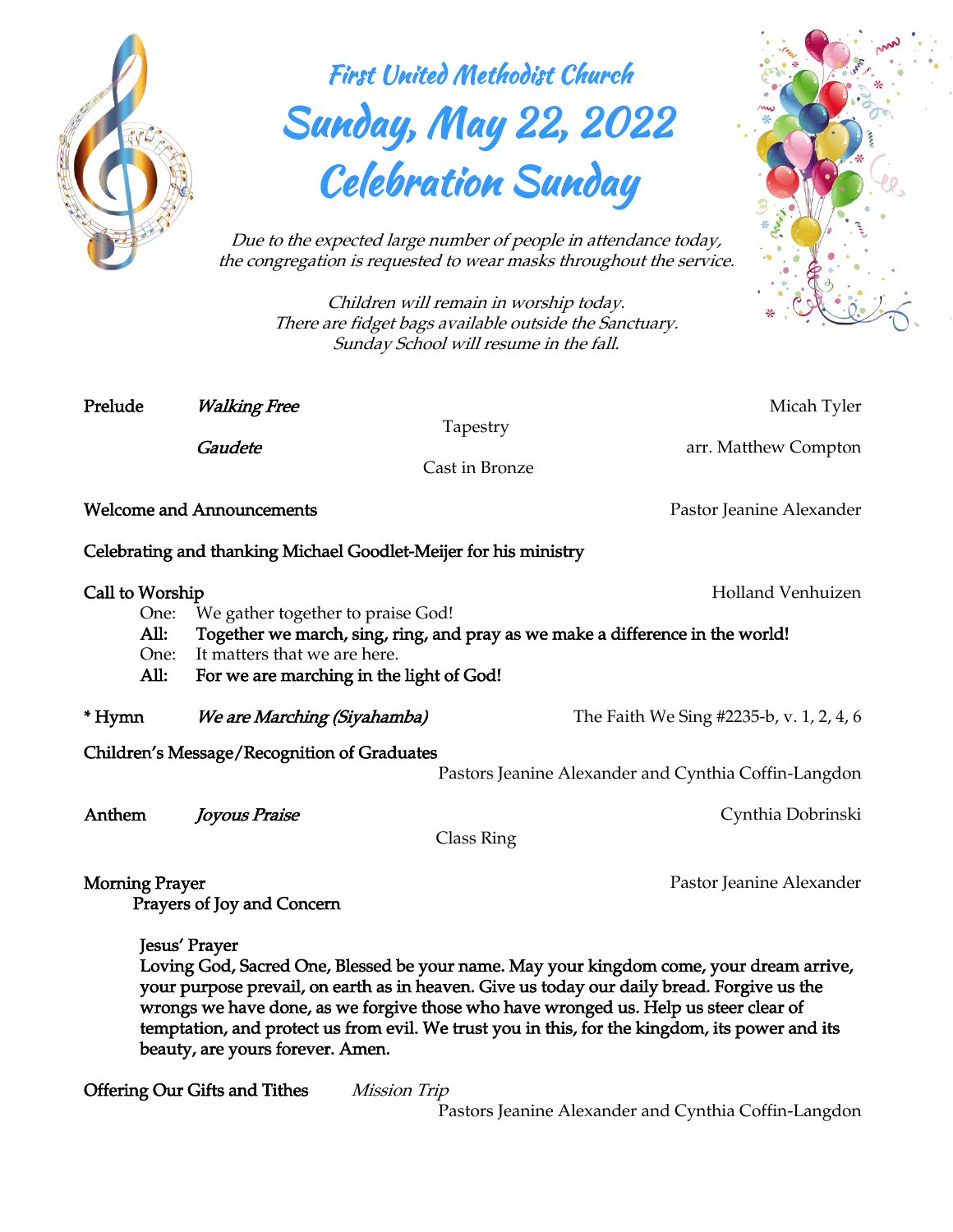| <b>Scripture Reading</b>                                                                                                                                                                                                                                                                                                                                                                                                                                                                                                                                   |                                                         | <b>Holland Venhuizen</b>                  |
|------------------------------------------------------------------------------------------------------------------------------------------------------------------------------------------------------------------------------------------------------------------------------------------------------------------------------------------------------------------------------------------------------------------------------------------------------------------------------------------------------------------------------------------------------------|---------------------------------------------------------|-------------------------------------------|
| Matthew 7:1-5                                                                                                                                                                                                                                                                                                                                                                                                                                                                                                                                              |                                                         |                                           |
| Do not judge, or you too will be judged. For in the same way you judge others, you will be<br>judged, and with the measure you use, it will be measured to you. Why do you look at the<br>speck of sawdust in someone else's eye and pay no attention to the plank in your own eye?<br>How can you say to another, "Let me take the speck out of your eye," when all the time there is<br>a plank in your own eye? You hypocrite, first take the plank out of your own eye and then you<br>will see clearly to remove the speck from another person's eye. |                                                         |                                           |
| Anthem                                                                                                                                                                                                                                                                                                                                                                                                                                                                                                                                                     | No Dark Valley<br>Strikepoint                           | Ira David Sankey; arr. Michael J. Glasgow |
| Sermon                                                                                                                                                                                                                                                                                                                                                                                                                                                                                                                                                     | Myth Busters Revisited: "Love the Sinner, Hate the Sin" | Pastor Jeanine Alexander                  |
| Anthem                                                                                                                                                                                                                                                                                                                                                                                                                                                                                                                                                     | A Jubilant Song                                         | Allen Pote                                |
|                                                                                                                                                                                                                                                                                                                                                                                                                                                                                                                                                            | Sanctuary Choir                                         |                                           |
| <b>Recognition of Music Participants</b>                                                                                                                                                                                                                                                                                                                                                                                                                                                                                                                   |                                                         |                                           |
| * Hymn                                                                                                                                                                                                                                                                                                                                                                                                                                                                                                                                                     | Joyful, Joyful We Adore Thee                            | UM Hymnal #89                             |
| <b>Benediction</b>                                                                                                                                                                                                                                                                                                                                                                                                                                                                                                                                         |                                                         | Pastor Jeanine Alexander                  |
| <b>Choral Blessing</b>                                                                                                                                                                                                                                                                                                                                                                                                                                                                                                                                     | The Blessing of Aaron<br>Sanctuary Choir                | Norman Ramsey                             |
| Postlude                                                                                                                                                                                                                                                                                                                                                                                                                                                                                                                                                   | Toccata in Seven<br>Velda Graham Bell, organ            | John Rutter                               |

*\* please stand as you are comfortable*



Please fill out the Connect Cards *each week. They are replacing the attendance pads formerly found in the pews. Keeping attendance and making sure the church has your current contact information is an important part of church records. On the back of the card, is a list of ministry opportunities, where your help can make a difference! These will change often, so check them each week and please sign up where you can.*

Guests: *Welcome to First United Methodist Church. We are so glad you are worshipping with us today! Please stop by the Welcome Desk in the Narthex; we have a packet and small gift for first-time visitors.*

Please join us *in the parking lot following worship for an ice cream reception honoring Mike Goodlet-Meijer and our graduates.*